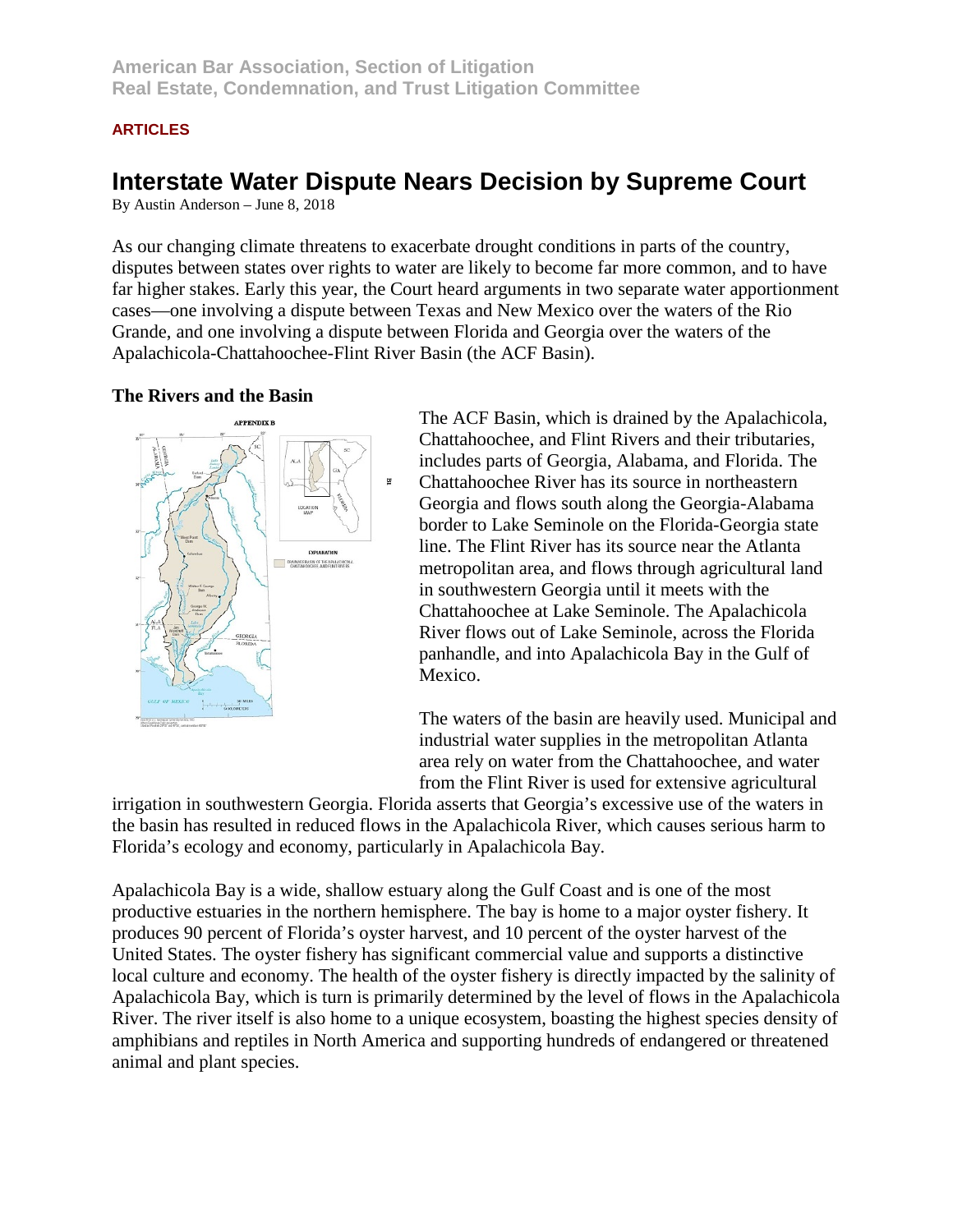The Army Corps of Engineers is also involved in the management of water in the ACF Basin. The Corps operates a series of dams on the Chattahoochee and Flint Rivers, including the Jim Woodruff Dam on Lake Seminole, which is at the source of the Apalachicola River. The Corps controls the amount of water released from those dams in the course of managing its multiple objectives for the region, including navigation, hydroelectric power generation, national defense, recreation, conservation, and industrial and municipal water supply.

## **The Legal Dispute**

The dispute over the waters of the ACF Basin has spanned decades and has at various points involved Georgia, Florida, Alabama, and the Corps. There have been multiple lawsuits, several temporary negotiated settlements and, ultimately, failed negotiations to reach a long-term solution.

**Proceedings before the Special Master.** This latest installment in the saga originated when Florida asked the Supreme Court to exercise its exclusive, original jurisdiction over disputes between two or more states, and to equitably apportion the waters of the ACF Basin between it and Georgia. Specifically, Florida asked the Court to cap Georgia's consumption of water from the ACF Basin. As is its practice in original jurisdiction cases, the Court appointed a Special Master to hear evidence and prepare a written recommendation. Ralph Lancaster, of Pierce Atwood in Portland, Maine, was appointed Special Master, and proceedings before Lancaster began December 1, 2014.

Georgia filed a motion to dismiss the suit under Federal Rule of Civil Procedure 12(b)(7) for failure to join the United States—representing the Army Corps of Engineers—as a required party, arguing that the activities of the Corps in the ACF Basin made it impossible to remedy Florida's alleged injury without an order that also binds the Corps. Because the United States had not waived its sovereign immunity to suit, it could not be joined as a party. Florida was therefore careful to request relief that would only require an order binding Georgia, and not the Corps. The Special Master denied the motion to dismiss, saying that Georgia had not met its burden of proof in showing that a remedy was impossible without binding the Corps. The Special Master noted, however, that Florida was now stuck with its limited remedy, and would bear the burden of proof going forward that an order only binding Georgia, and not the Corps, would afford it adequate relief.

After approximately 18 months of discovery, an evidentiary hearing was held before the Special Master from October 31 to December 1, 2016. The evidence consisted of more than 1,800 pages of testimony and 2,400 exhibits. The case generated significant interest from third parties, with eleven *amicus curiae* briefs being submitted from organizations such as the National Audubon Society, the Metro Atlanta Chamber of Commerce, and the Georgia Farm Bureau Federation, as well as the states of Alabama and Colorado.

<sup>© 2018</sup> by the American Bar Association. Reproduced with permission. All rights reserved. This information or any portion thereof may not be copied or disseminated in any form or by any means or stored in an electronic database or retrieval system without the express written consent of the American Bar Association.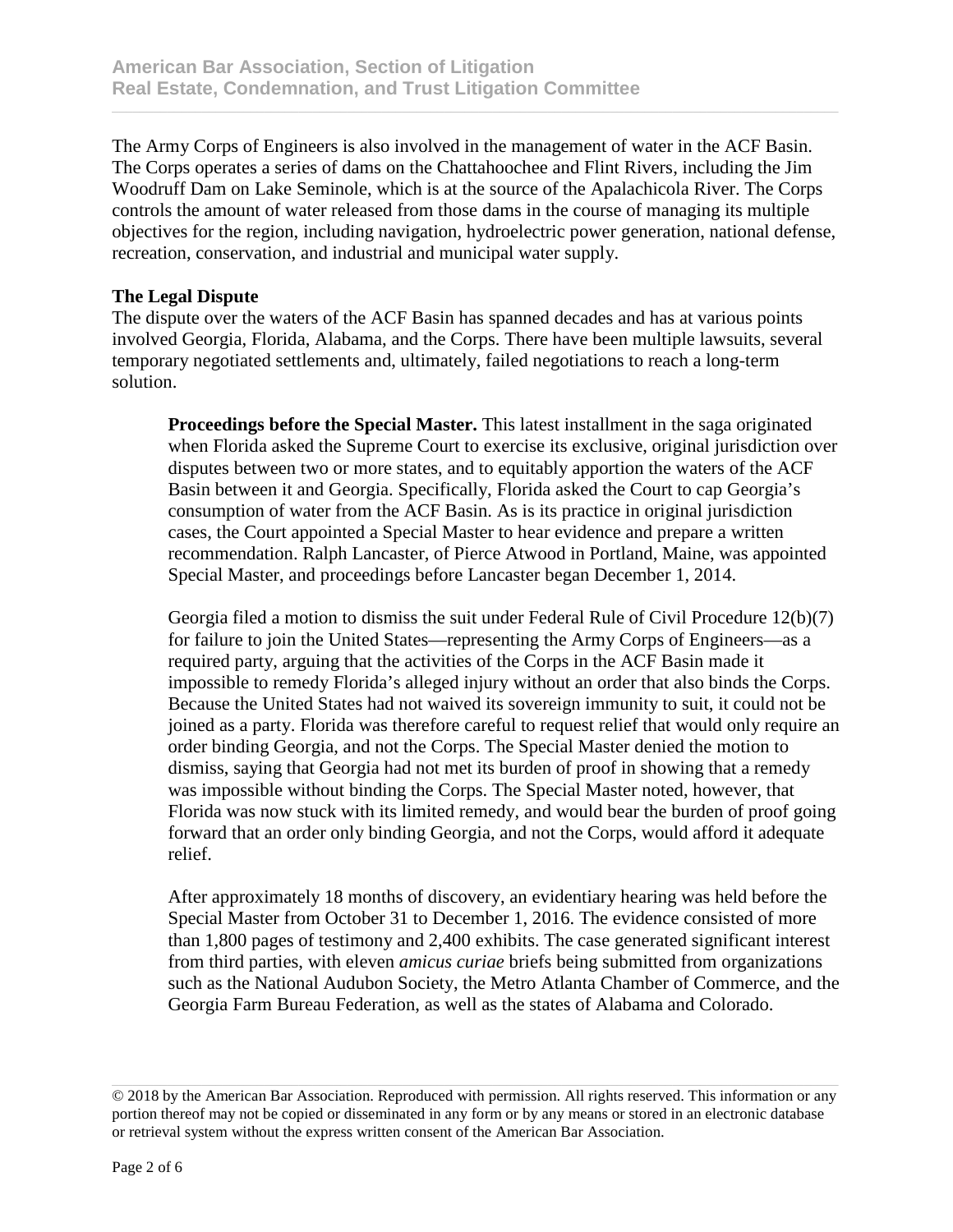**The Special Master's report.** The Special Master filed his 137-page report on February 16, 2017, recommending that the Court deny Florida's claim for relief because Florida had not met its burden of proof in demonstrating that an order binding only Georgia, and not the Corps, would afford it adequate relief.

The Special Master found that Florida established that it suffered harm from the decreased flows in the Apalachicola River, primarily due to damage to the oyster fishery in Apalachicola Bay. The Master also found that Georgia's agricultural use of water from the Flint River has been and continues to be largely unrestrained. There has been a large increase in the state's use of water for irrigation, and Georgia has taken few—and "remarkably ineffective"—measures to limit that use. The report noted that Georgia apparently felt that its "agricultural water use should be subject to no limitation, regardless of the long-term consequences for the Basin."

Despite these findings, however, the report concluded that Florida's claim should be denied. The Special Master found that Florida failed to demonstrate by clear and convincing evidence that a cap on Georgia's agricultural use of water from the Flint River would necessarily increase flows in the Apalachicola during drought periods, because the Corps may offset increased flows from the Flint by storing more water from the Chattahoochee, thereby negating any increases in flows from Lake Seminole through the Woodruff Dam and into the Apalachicola. Critically, the Special Master found that any relief to Florida would be speculative because the actions of the Corps, which cannot be predicted, have the potential to undermine the requested remedy.

Timing is critical to the Special Master's recommendation. The Special Master noted that Florida's evidence focused on harm caused to it by low flows in the Apalachicola during drought conditions. The Corps has special operating procedures that go into effect during drought conditions, and it is those operating procedures that the Special Master relied on in determining that a remedy would be speculative without constraining the actions of the Corps. As the United States noted in its *amicus* brief, a cap on Georgia's consumption would decrease the frequency and severity of drought conditions by increasing the overall amount of water available in the system, regardless of the actions of the Corps. The Special Master found, however, that this fact was not sufficient to save Florida's claim, because Florida had not demonstrated that fewer and shorter drought periods would alleviate its injury; Florida's evidence was instead focused on the need to increase flows in the Apalachicola during drought conditions.

The burden of proof is central to this case: Florida's complaint initially survived dismissal because at that stage Georgia bore the burden of proving that no possible remedy applying only to it, and not the Corps, could redress Florida's injury. But the Special Master ultimately recommended that Florida's claim be denied because of the very same issue. On the merits, the burden of proof shifted to Florida to show that its

<sup>© 2018</sup> by the American Bar Association. Reproduced with permission. All rights reserved. This information or any portion thereof may not be copied or disseminated in any form or by any means or stored in an electronic database or retrieval system without the express written consent of the American Bar Association.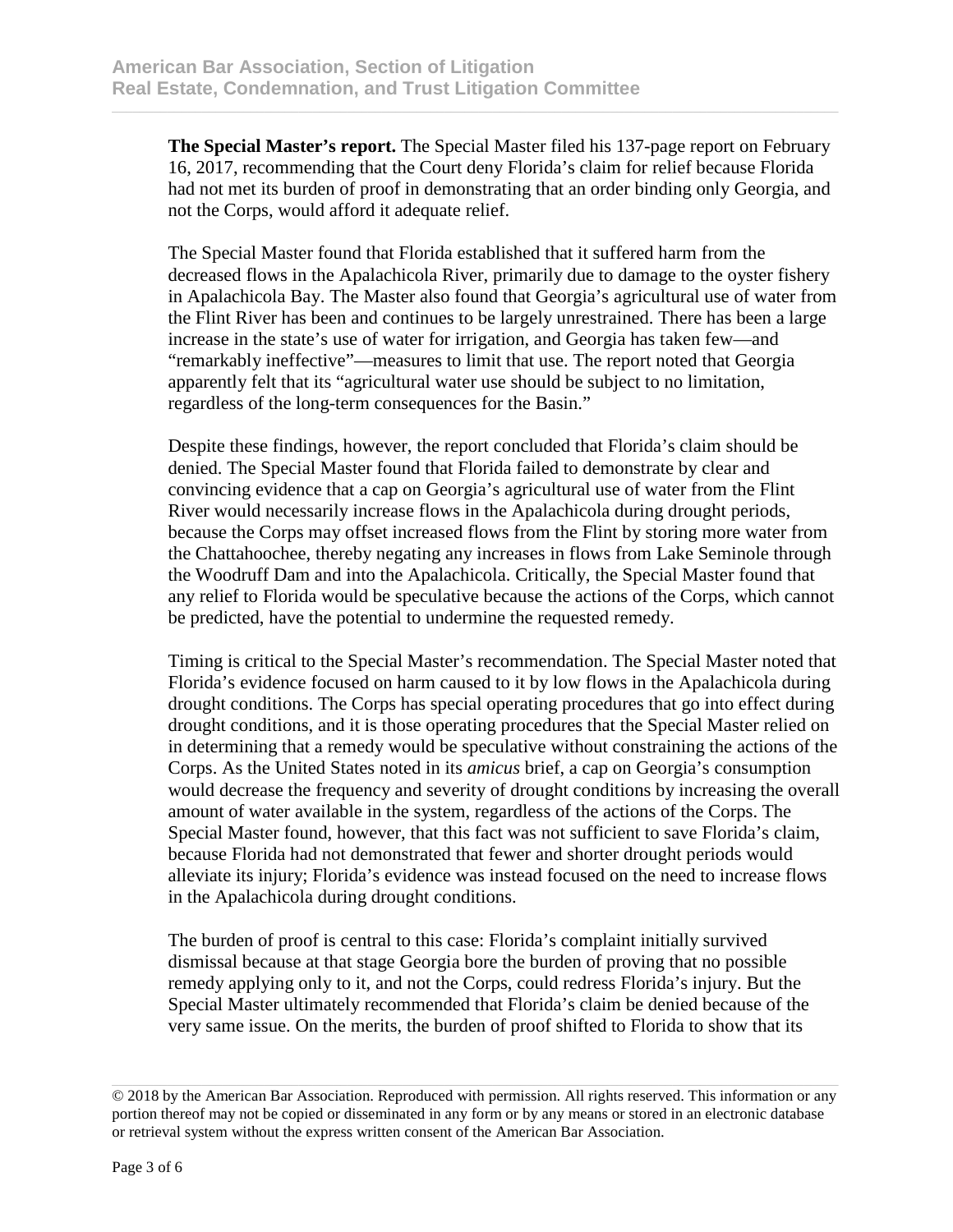remedy would be effective without binding the Corps. The difference in the allocation of the burden of proof was therefore dispositive to the Special Master's recommendation.

## **Oral Argument Before the Court**

Florida filed exceptions to the Special Master's report, and the case was argued before the Supreme Court on January 8, 2018. Gregory Garre of Latham & Watkins LLP argued for Florida, Craig Primis of Kirkland & Ellis LLP argued for Georgia, and Deputy Solicitor General Edwin Kneedler argued for the United States as *amicus curiae*.

Florida's argument focused on the standard of redressability that applies to its claim. In its exceptions to the report, Florida argued that the Special Master incorrectly applied a heightened standard, requiring Florida to show that its proposed cap on Georgia's consumption was "guaranteed" to alleviate Florida's injury by improving the situation in Apalachicola Bay. At oral argument, Florida asserted that a cap would result in more water in the system overall, which would in turn reduce the frequency and severity of drought conditions.

Justice Kagan remarked that Florida seemed to have common sense on its side: Having more water in the system means more water will reach Florida. But she and Justice Sotomayor both raised questions regarding the evidence introduced before the Special Master, and whether there was enough to establish that increased flows during non-drought times would alleviate Florida's injury.

Justice Gorsuch raised the burden of proof, pointing out that Florida, as the one seeking to change the status quo, bore the ultimate burden to show that the benefits of apportionment would outweigh the costs. Florida responded that the Special Master had not made a full determination of the costs and equities because the report only focused on the effect of a consumption cap during times of drought.

Georgia's argument focused on the role of the Corps, and argued that the Special Master was correct that Florida had failed to establish that a consumption cap alone, without any action by the Corps, would result in a material increase in water during times of drought. Chief Justice Roberts pushed back, saying Florida's argument was premised on the fact that the Corps would take an apportionment decree into account when managing the region's water. Justices Ginsburg and Gorsuch also pointed out that a cap would increase the amount of water in the system during non-drought periods. Georgia maintained that Florida had failed to show at the evidentiary hearing that a cap during drought periods would help, and that any relief was speculative to the extent it depended on the actions of the Corps.

Justice Ginsburg seemed skeptical of portions of the Special Master's report, noting that "one of the problems" with it was that the Special Master seemed to think the benefit from the cap must be immediate, though it seemed clear that any water saved in Georgia would eventually reach Florida.

<sup>© 2018</sup> by the American Bar Association. Reproduced with permission. All rights reserved. This information or any portion thereof may not be copied or disseminated in any form or by any means or stored in an electronic database or retrieval system without the express written consent of the American Bar Association.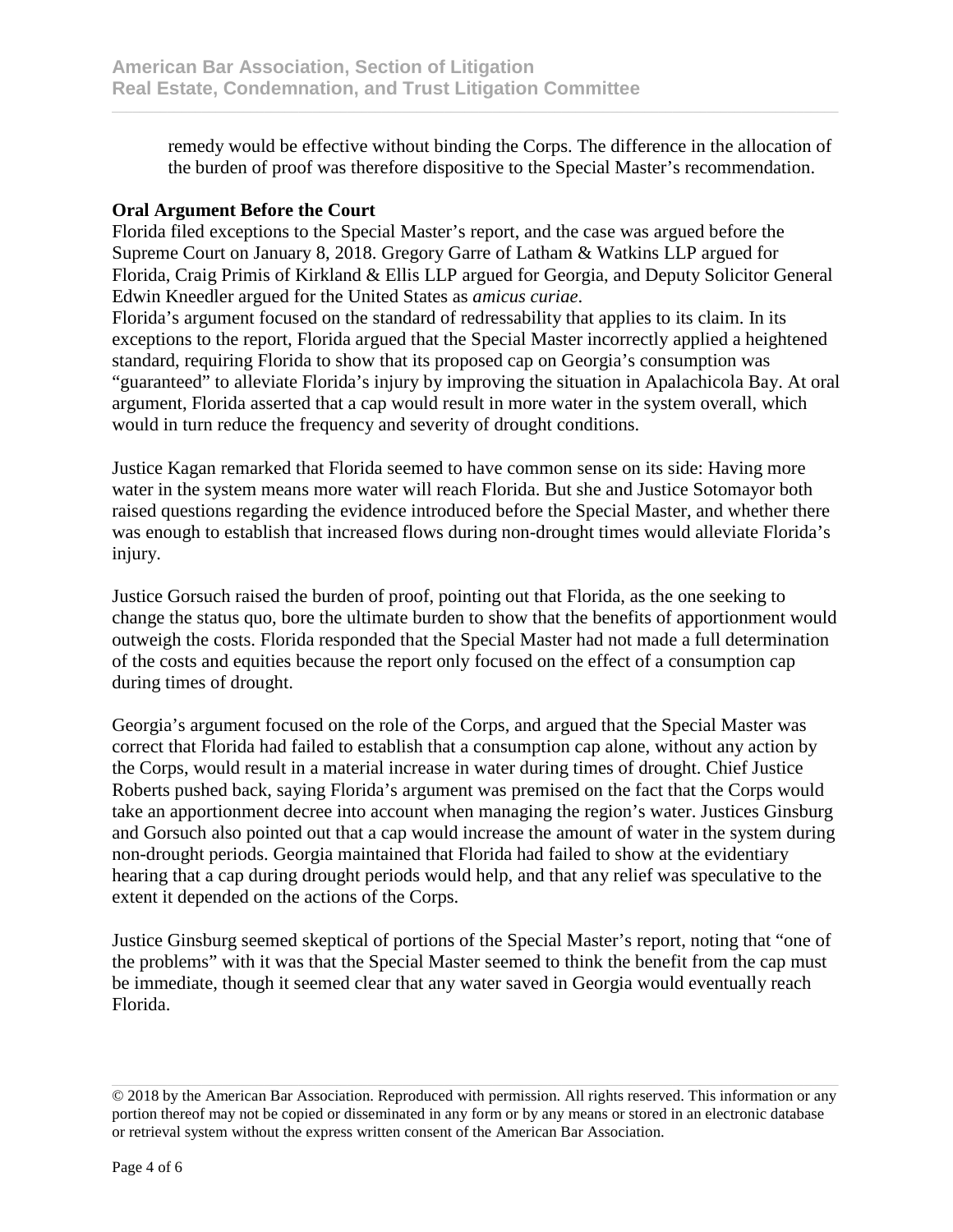The United States, on behalf of the Corps, acknowledged that the Corps would likely take a decree into account, but reiterated that the Corps had not waived its sovereign immunity and would not be bound by an apportionment decree. The Corps argued that Congress had given it control over the allocation of water in the region.

Justice Breyer seemed especially interested in the role of the Corps, asking the government why it did not just waive sovereign immunity and try to help the Special Master reach the most equitable solution. Justice Breyer later wanted to know what the Corps would do in this case, if it were sitting in his shoes.

# **What to Watch for from the Court's Decision**

The correct standard of redressability is the issue that has the most potentially far-reaching consequences. In its exception to the report, Florida argues that it should not be required to prove redressability by clear and convincing evidence. Instead, Florida asserts that once it establishes an injury and causation, it must merely show that its suggested remedy would be likely to provide partial redress.

The standard of redressability issue prompted Colorado to file an *amicus* brief before the Supreme Court. Colorado is home to the headwaters of numerous major rivers, including the Rio Grande, the Colorado, the Platte, and the Arkansas. For that reason, it has been involved in many court proceedings and negotiations with respect to equitable apportionment, usually as the party defending against apportionment petitions. Colorado argues that a complaining state in an apportionment case rightly bears a heavy burden to prove its injury and its right to relief, because an apportionment has a major disruptive effect on established uses of, and possessory interests in, water. Colorado stresses the need for consistency in the Court's approach to apportionment, given how a change could disrupt the many existing apportionment decrees and compacts in place today.

If the Court does agree with Florida that the Special Master's recommendation is flawed, it will probably be careful to word its decision in such a way as to minimize any perceived change in the standard of proof used to judge an equitable apportionment case.

#### **What's at Stake**

If the Court ultimately accepts the Special Master's recommendation to deny Florida's claim, Florida will be left with a situation in which it proved that it has suffered an injury, and that Georgia's unreasonable consumption was probably the cause of that injury, but it is nonetheless unable to obtain any remedy. Unless the United States decides to waive its sovereign immunity, Florida cannot sue to obtain relief in court. Throughout the process, the Special Master repeatedly urged the two parties to settle the case and reach a negotiated agreement. The parties did participate in mediation both before and after the evidentiary hearing, but failed to reach an agreement. Given the grounds for the Special Master's decision, Georgia now has no incentive to participate in settlement negotiations, and Florida has no leverage to encourage a change in Georgia's water use. A combination of jurisdictional doctrine and the burden of proof essentially

<sup>© 2018</sup> by the American Bar Association. Reproduced with permission. All rights reserved. This information or any portion thereof may not be copied or disseminated in any form or by any means or stored in an electronic database or retrieval system without the express written consent of the American Bar Association.